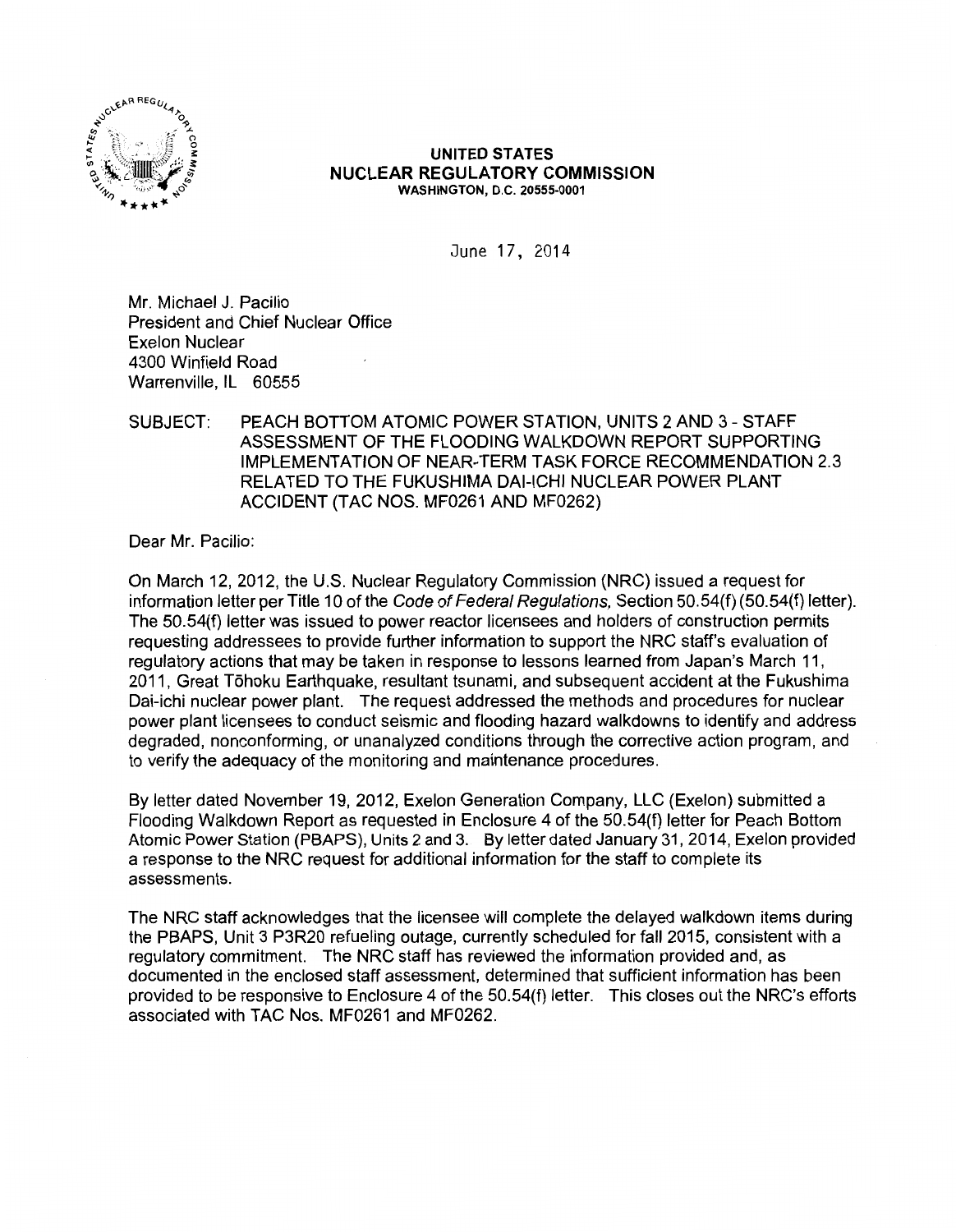M. Pacilio  $-2$  -

If you have any questions, please contact me at 301-415-1420 or by e-mail at Rick.Ennis@nrc.gov.

Sincerely,

 $\mathbb{R}$  and

Richard B. Ennis, Senior Project Manager Plant Licensing Branch 1-2 Division of Operating Reactor Licensing Office of Nuclear Reactor Regulation

Docket Nos. 50-277 and 50-278

Enclosure: Staff Assessment of Flooding Walkdown Report

cc w/encl: Distribution via Listserv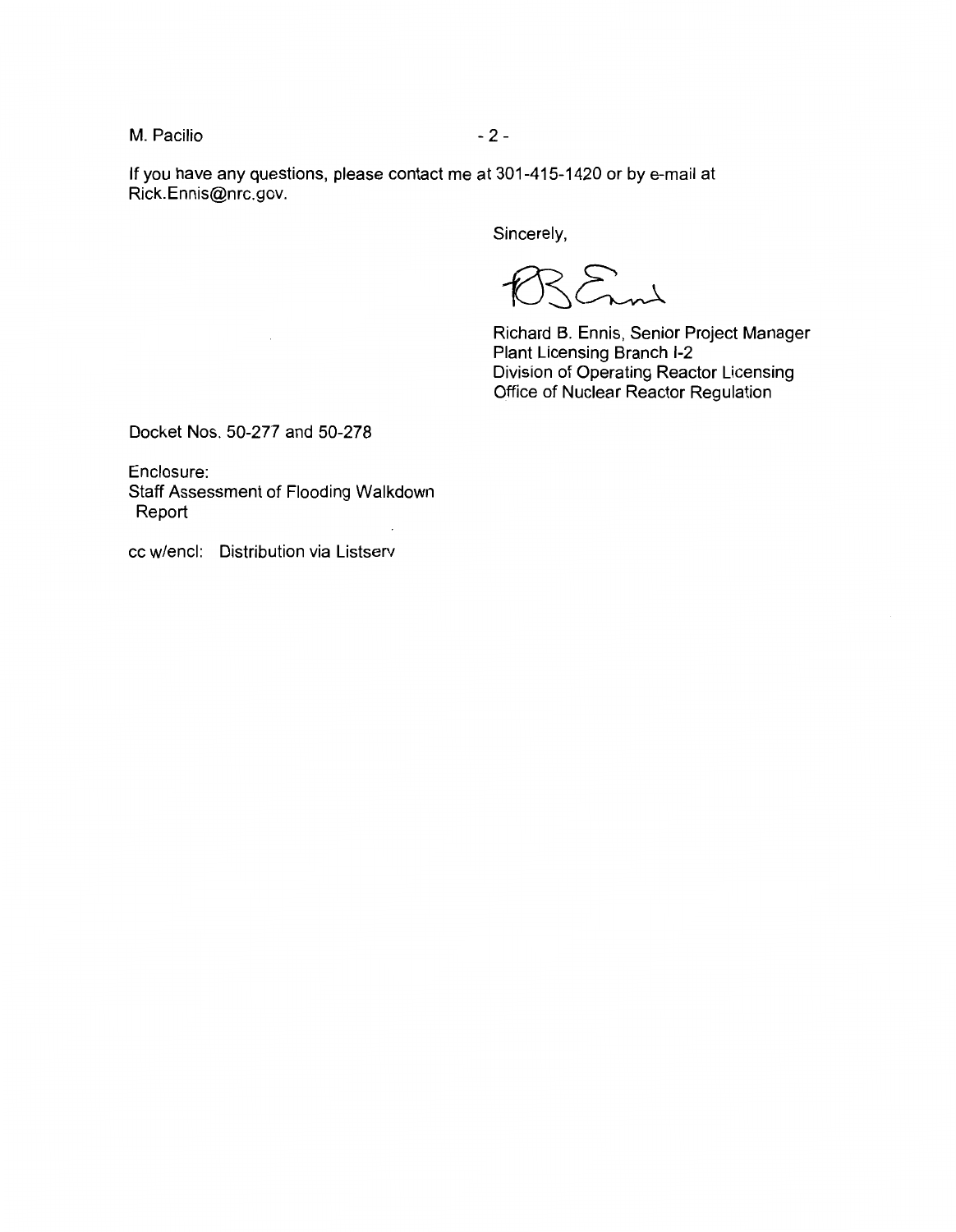## STAFF ASSESSMENT OF FLOODING WALKDOWN REPORT

# NEAR-TERM TASK FORCE RECOMMENDATION 2.3 RELATED TO

# THE FUKUSHIMA DAI-ICHI NUCLEAR POWER PLANT ACCIDENT

# EXELON GENERATION COMPANY, LLC

## PEACH BOTTOM NUCLEAR POWER STATION, UNITS 2 AND 3

# DOCKET NOS. 50-277 AND 50-278

## 1.0 INTRODUCTION

On March 12, 2012,<sup>1</sup> the U.S. Nuclear Regulatory Commission (NRC) issued a request for information per Title 10 of the Code of Federal Regulations, Section 50.54(f) (50.54(f) letter) to all power reactor licensees and holders of construction permits in active or deferred status. The request was part of the implementation of lessons learned from the accident at the Fukushima Dai-ichi nuclear power plant. Enclosure 4, "Recommendation 2.3: Flooding,"<sup>2</sup> to the 50.54(f) letter requested licensees to conduct flooding walkdowns to identify and address degraded, nonconforming, or unanalyzed conditions using the corrective action program (CAP), verify the adequacy of monitoring and maintenance procedures, and report the results to the NRC.

Enclosure 4 of the 50.54(f) letter requested licensees to respond with the following information:

- a. Describe the design basis flood hazard level(s) for all flood-causing mechanisms, including groundwater ingress.
- b. Describe protection and migration features that are considered in the licensing basis evaluation to protect against external ingress of water into SSCs [systems, structures, and components] important to safety.
- c. Describe any warning systems to detect the presence of water in rooms important to safety.
- d. Discuss the effectiveness of flood protection systems and exterior, incorporated, and temporary flood barriers. Discuss how these systems and barriers were evaluated using the acceptance criteria developed as part of Requested Information item 1.h.
- e. Present information related to the implementation of the walkdown process (e.g., details of selection of the walkdown team and procedures) using the documentation template discussed in Requested Information item 1.j, including actions taken in response to the peer review.

Agencywide Documents Access and Management System (ADAMS) Accession No. ML12053A340.

<sup>2</sup>ADAMS Accession No. ML 12056A050.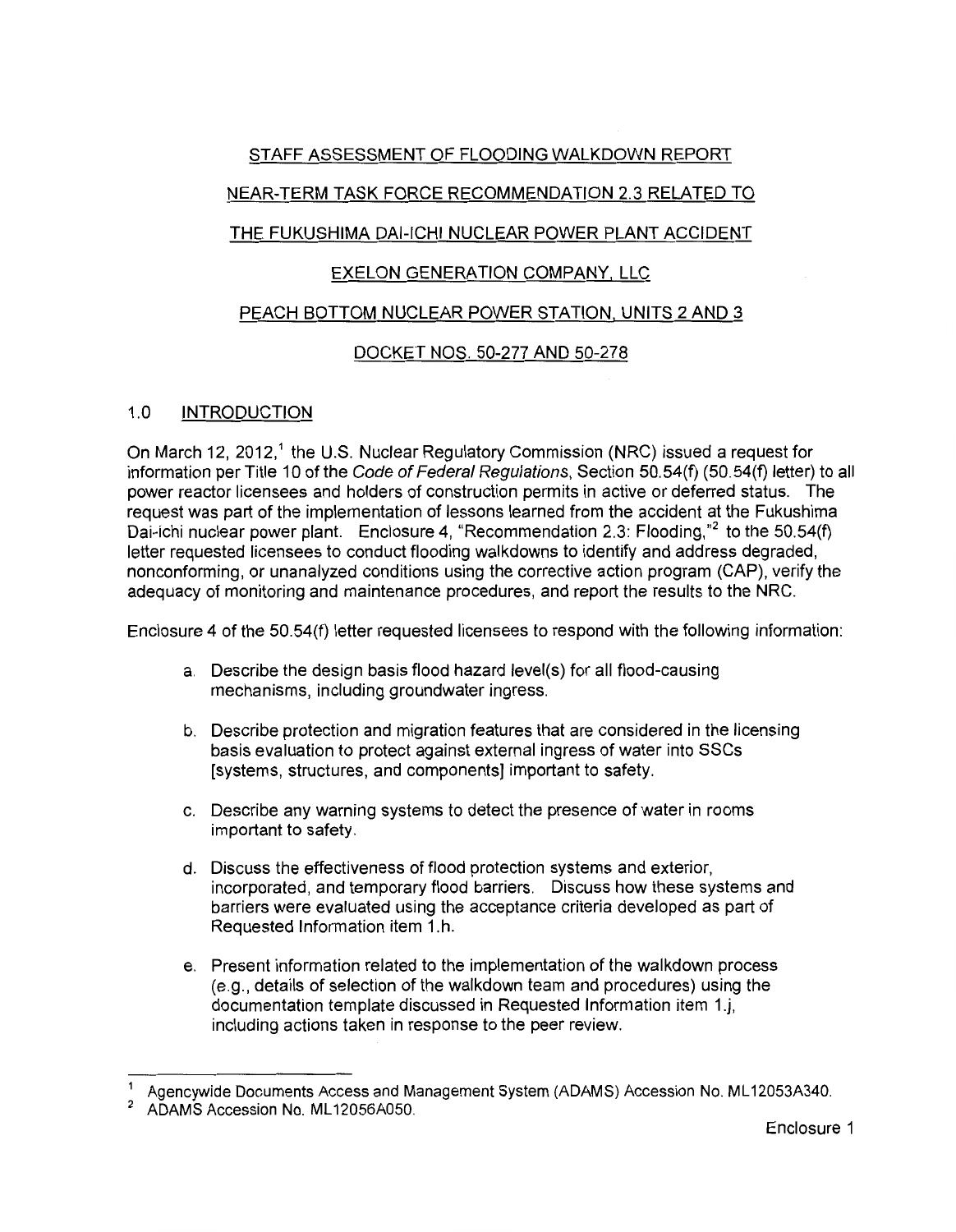- f. Results of the walkdown including key findings and identified degraded, nonconforming, or unanalyzed conditions. Include a detailed description of the actions taken or planned to address these conditions using guidance in Regulatory Issues Summary 2005-20, Revision 1, Revision to the NRC Inspection Manual Part 9900 Technical Guidance, "Operability Conditions Adverse to Quality or Safety," including entering the condition in the corrective action program.
- g. Document any cliff-edge effects identified and the associated basis. Indicate those that were entered into the corrective action program. Also include a detailed description of the actions taken or planned to address these effects.
- h. Describe any other planned or newly installed flood protection systems or flood mitigation measures including flood barriers that further enhance the flood protection. Identify results and any subsequent actions taken in response to the peer review.

In accordance with the 50.54(f) letter, Enclosure 4, Required Response Item 2, licensees were required to submit a response within 180 days of the NRC's endorsement of the flooding walkdown guidance. By letter dated May 21, 2012,<sup>3</sup> the Nuclear Energy Institute (NEI) staff submitted NEI 12-07, Revision 0, "Guidelines for Performing Verification Walkdowns of Plant Flood Protection Features," to the NRC staff to consider for endorsement. NEI 12-07 describes a methodology for performing walkdowns in a manner that will address requested information items 1.a through 1.j of Enclosure 4 to the 50.54(f) letter. By letter dated May 31, 2012,<sup>4</sup> the NRC staff endorsed the walkdown guidance.

By letter dated November 19, 2012,<sup>5</sup> Exelon Generation Company, LLC (the licensee), provided a response to Enclosure 4 of the 50.54(f) letter, Required Response Item 2, for Peach Bottom Atomic Power Station (PBAPS), Units 2 and 3. The NRC staff issued a request for additional information (RAI) to the licensee regarding the available physical margin (APM) dated December 23, 2013.<sup>6</sup> The licensee responded by letter dated January 31, 2014.<sup>7</sup>

The NRC staff evaluated the licensee's submittals to determine if the information provided in the walkdown report met the intent of the walkdown guidance and if the licensee responded appropriately to Enclosure 4 of the 50.54(f) letter.

## 2.0 REGULATORY EVALUATION

The SSCs important to safety in operating nuclear power plants are designed either in accordance with, or meet the intent of Appendix A to 10 CFR Part 50, "General Design Criteria for Nuclear Power Plants," Criterion 2: "Design Bases for Protection Against Natural Phenomena;"

<sup>&</sup>lt;sup>3</sup> ADAMS Package Accession No. ML121440522.

<sup>4</sup> ADAMS Accession No. ML12144A142.

<sup>5</sup> ADAMS Accession No. ML123250714.

<sup>&</sup>lt;sup>6</sup> ADAMS Accession No. ML13325A891.

<sup>7</sup>ADAMS Accession No. ML 14031A443.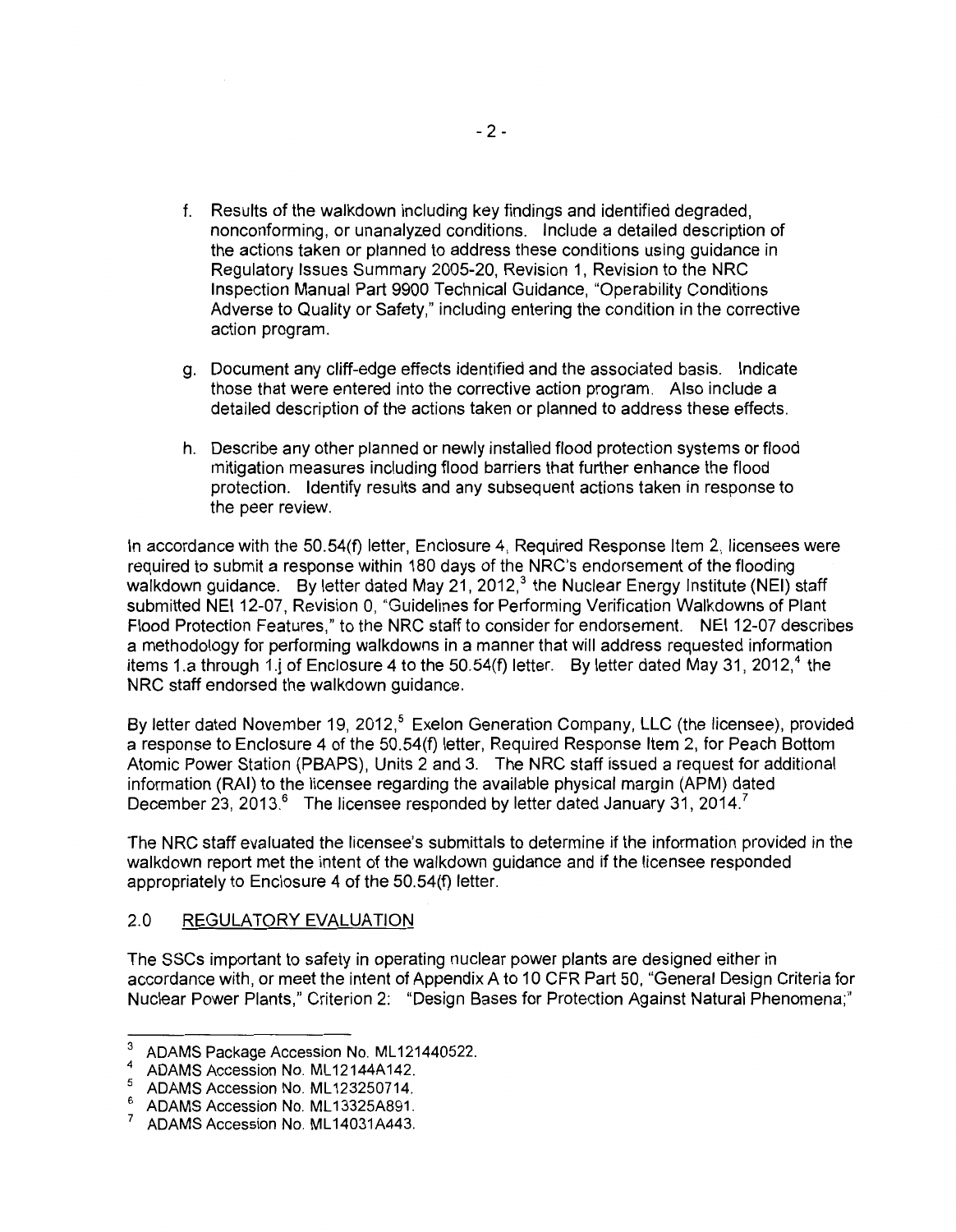and Appendix A to 10 CFR Part 100, "Seismic and Geological Siting Criteria for Nuclear Plants." Criterion 2 states that SSCs important to safety at nuclear power plants shall be designed to withstand the effects of natural phenomena such as earthquakes, tornadoes, hurricanes, floods, tsunami, and seiches without loss of capability to perform their safety functions.

For initial licensing, each licensee was required to develop and maintain design bases that, as defined by 10 CFR 50.2, identify the specific functions to be performed by an SSC, and the specific values or ranges of values chosen for controlling parameters as reference bounds for the design.

The design bases for the SSCs reflect appropriate consideration of the most severe natural phenomena that have been historically reported for the site and surrounding area. The design bases also reflect sufficient margin to account for the limited accuracy, quantity, and period of time in which the historical data have been accumulated.

The current licensing basis (CLB), as defined in 10 CFR 54.3(a), is the set of NRC requirements applicable to a specific plant, and a licensee's written commitments for ensuring compliance with, and operation within, applicable NRC requirements and the plant-specific design basis that are in effect.

## 3.0 TECHNICAL EVALUATION

All elevations in the licensee's flood walkdown report (FWR) are referenced to the Conowingo Datum (CD), which is 0.7 feet above mean sea level.

#### 3.1 Design Basis Flooding Hazard for PBAPS

The licensee stated that the design basis flood at the PBAPS site is a probable maximum flood (PMF) based on an analysis of the six greatest floods of record for the Susquehanna River at Harrisburg, Pennsylvania, and the probable maximum precipitation (PMP) over the watershed. Based on these data and analysis, the PMF at PBAPS is estimated as 131.5 feet (ft) CD. Combined with a transient upstream due to dam failure, the maximum still water elevation is 132.0 ft CD at PBAPS. PBAPS structures required for safe shutdown are flood protected to elevation 135ft CD. Adding maximum wave runup to the PMF level results in an elevation of 136.9 ft CD. By comparison, the design plant grade elevation for PBAPS is 115ft CD in the Turbine Building area and 134 ft CD in the Reactor Building area.

The licensee stated groundwater ingress and local intense precipitation are not specifically discussed in the CLB. The licensee also stated that the CLB does not define the flood duration.

Based on the NRC staff's review, the licensee appears to have sufficiently described the design basis flood hazard level(s) as requested in the 50.54(f) letter and consistent with the walkdown guidance.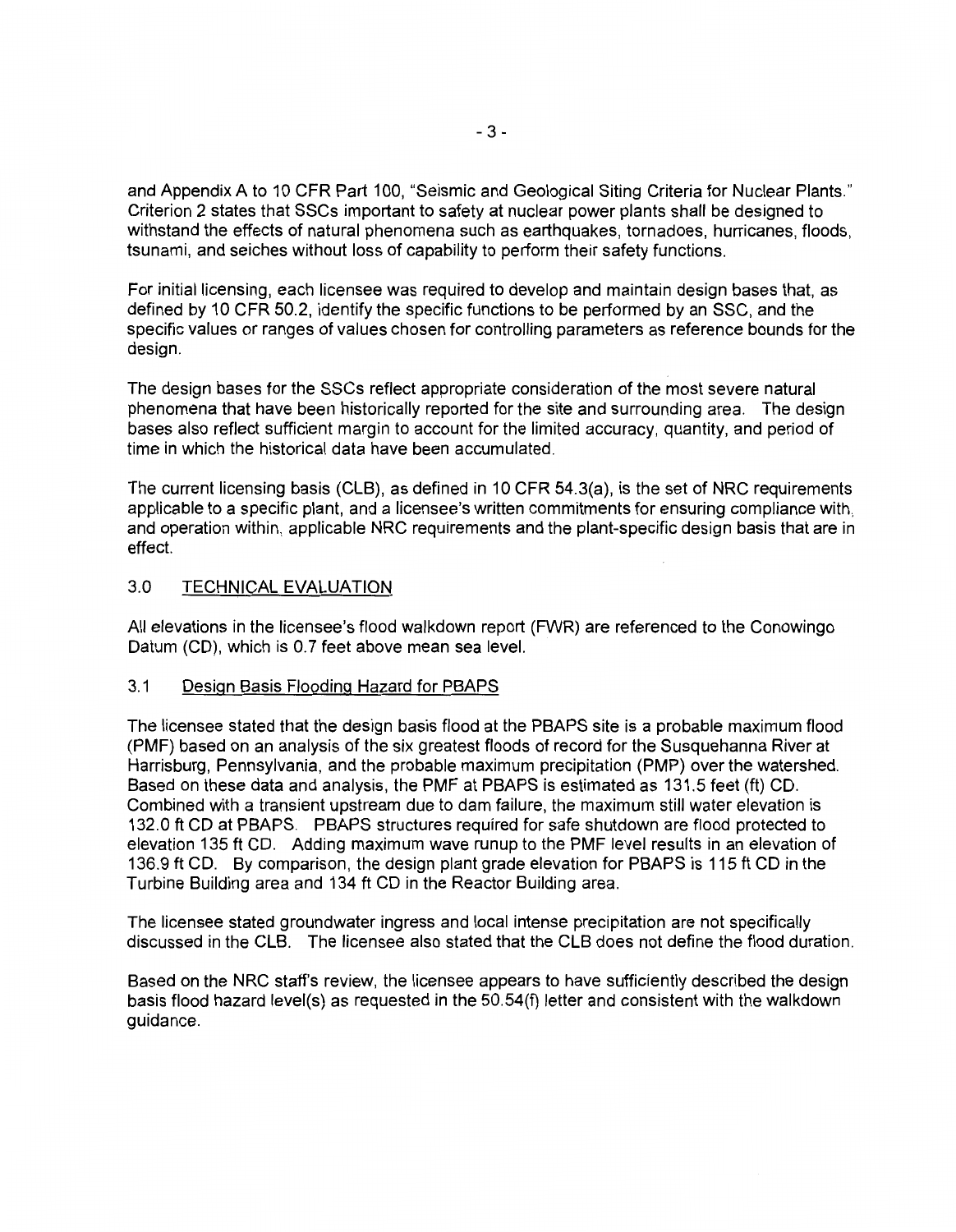#### 3.2 Flood Protection and Mitigation

#### 3.2.1 Flood Protection and Mitigation Description

The licensee stated that the CLB flood protection level and mitigation is 135ft CD. The flood protection features are designed to protect the plant safety-related SSCs during all modes of operation. The flood protection and mitigation feature implementations are initiated when the river surface water level reaches an elevation of 109.5 ft CD per PBAPS Procedure AO 28.2. The Reactor Building and Radwaste Building are sealed to an elevation of 135 ft CD for minimal leakage. Although the Reactor Building doors above elevation 135 ft CD have weather stripping, the licensee stated that small amounts of flood water might leak through. However, the licensee stated that this small amount of water would not threaten operation of equipment credited in the CLB.

The licensee stated that the Emergency Cooling Tower Structure, Diesel Generator Building, and Emergency Pump Structure are flood protected to 137.5 ft CD. Valves in the Emergency Pump Structure prevent flood water from reaching its roof and another valve in the Diesel Generator Building prevents backflow via the sump overflow drain. The service water intake sluice gates are closed when the water-surface elevation in the Susquehanna River reaches 113ft CD and the water supply to the service water system is switched from the river to an onsite emergency water reservoir.

The licensee stated that PBAPS Special Event Flood Procedure (SE-4) contains the flood protection and mitigation actions. The licensee stated that neither the CLB nor the procedure defines a credited time for the actions required for flood protection. However, to assess whether the flood protection actions could be completed without being impeded by flood, the licensee compared the time required to complete the actions with an assumed rate of river water-surface elevation rise of 1 ft per hour beginning when an elevation of 111 ft CD is exceeded and ending at 113ft CD (i.e., 120 minutes).

The licensee stated that flood warning arrives at PBAPS in one of two ways: (1) a high river surface water elevation alarm in the control room monitored by sensors at the intake canal; or (2) an offsite federal agency notification. If the Susquehanna River water-surface elevation is greater than or equal to 111 ft CD and the river discharge is greater than 600,000 cubic feet per second (cfs), PBAPS initiates Flood Procedure SE-4. The licensee stated that, at this point, the reactors would be shut down using normal shutdown procedures. If the river water-surface elevation reaches 112ft CD, the reactors are shut down using manual scrams. When the river water-surface elevation reaches 113ft CD, the Emergency Cooling Water System is started.

#### 3.2.2 Incorporated and Exterior Barriers

The licensee stated that the site has incorporated passive interior/exterior barriers including walls, floors, penetration seals, and internal conduit seals permanently in place requiring no operator manual actions. Active features include watertight doors, river water-surface level indicator switches, valves, and sluice gates. The licensee included all of these features in the flooding walkdowns.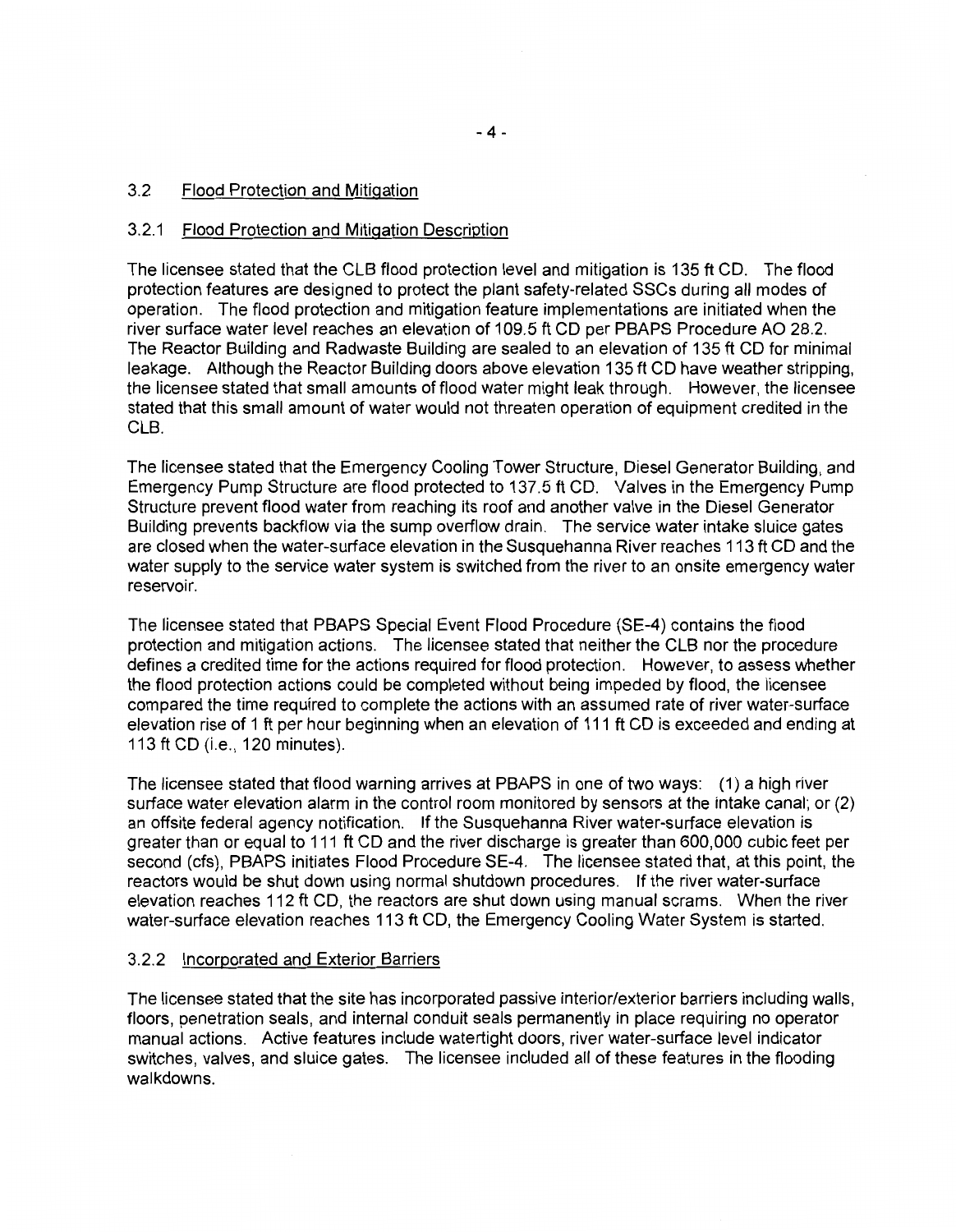## 3.2.3 Temporary Barriers and Other Manual Actions

The licensee stated that the PBAPS site has flood protection features consisting of temporary barriers and features that require manual action. The actions include protecting the Emergency Pump Structure, confirming that watertight doors are closed and secure, sealing a Turbine Building drain that flows to the Radwaste Building, opening the Turbine Building sump pump breakers to protect the Radwaste Building from flood waters, preventing backflow from the Diesel Generator Building sump overflow drain, and activating the Emergency Cooling Water System. Action on each feature is dependent on exceedence of a river surface water level trigger with response preparation initiated when river surface water levels are at or above 109.5 ft CD per PBAPS Procedure AO 28.2.

The NRC staff noted that the licensee's final flooding walkdown report describes that some flood protection barriers could be temporarily removed. The report states that Flood Procedure SE-4 contains instructions to replace these barriers if a flood is imminent.

## 3.2.4 Reasonable Simulation and Results

The licensee conducted reasonable simulations as part of its flooding walkdown, which included walking through the flood protection procedure steps to: (1) reposition valves in the Emergency Pump Structure when river levels exceed 111 ft CD; (2) activate the Emergency Cooling Water System when levels exceed 113 ft CD; and (3) confirm watertight doors are secured, seal Turbine Building floor drains, and close and plug the Diesel Generator Building oily waste valve when river levels exceed 115 ft.

The licensee's reasonable simulation initially was 156 minutes for the steps that were necessary to perform within the targeted available time of 120 minutes. Therefore, the procedures were entered into the PBAPS CAP. The licensee subsequently revised the procedures to optimize steps in the performance of the procedures such that the actual performance time would be 110 minutes and fall within the targeted available time of 120 minutes.

## 3.2.5 Conclusion

Based on the NRC staff's review, the licensee appears to have described protection and mitigation features as requested in the 50.54(f) letter and consistent with the walkdown guidance.

## 3.3 Warning Systems

The licensee stated that the CLB does not credit room water level warning systems for protection from external flooding.

Based on the NRC staff's review, the licensee appears to have provided information to describe any warning systems as requested in the 50.54(f) letter and consistent with the walkdown guidance.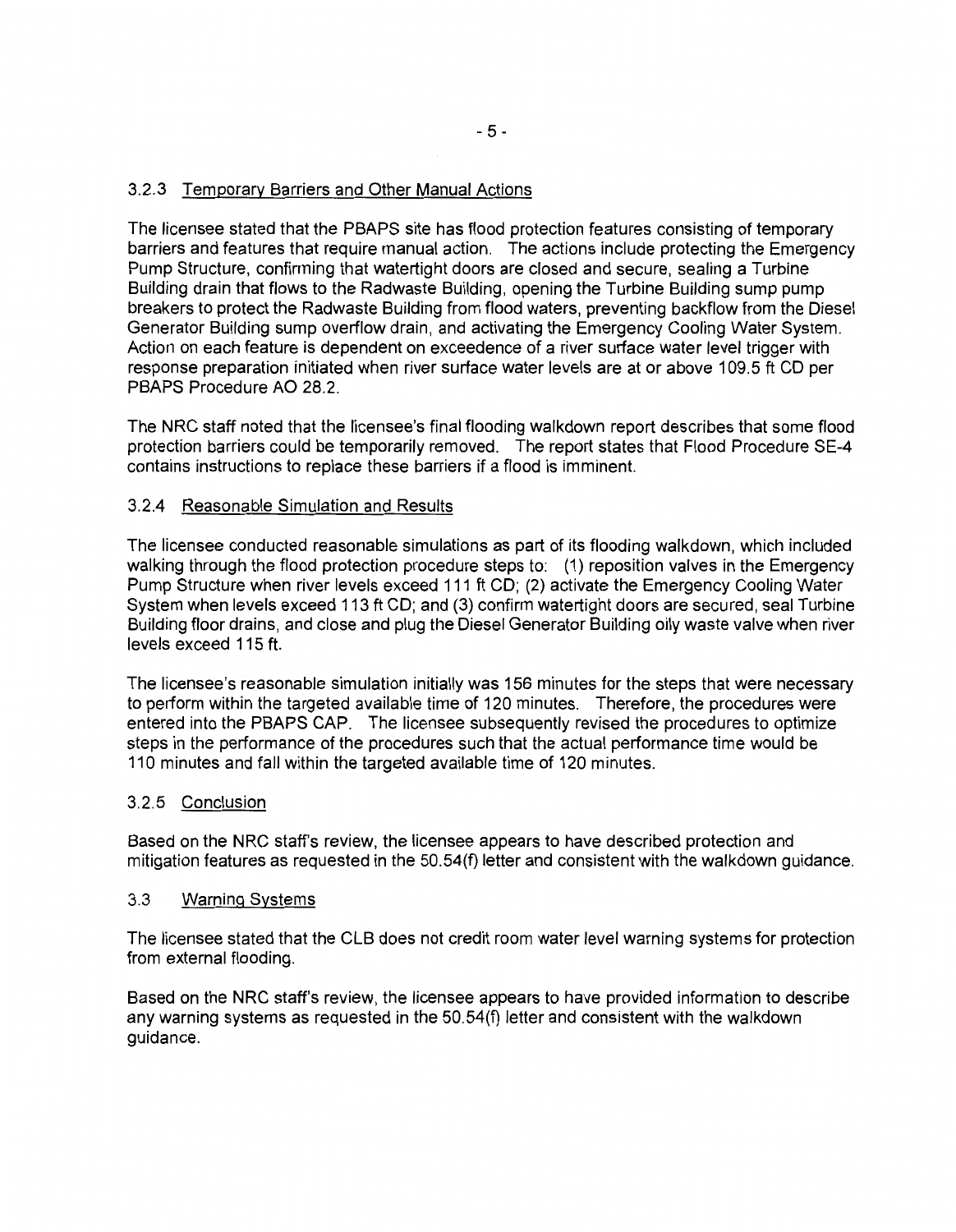## 3.4 Effectiveness of Flood Protection Features

The licensee's statements concluding that the credited flood protection features are effective are based on observations made during the walkdown, and reasonable simulations performed by the licensee. All features inspected not immediately acceptable were entered into the PBAPS CAP.

The licensee used acceptance criteria consistent with the walkdown guidance. Based on the NRC staff's review, the licensee appears to have discussed the effectiveness of flood protection features as requested in the 50.54(f) letter and is consistent with the walkdown guidance.

### 3.5 Walkdown Methodology

By letter dated June 11, 2012, $^8$  the licensee responded to the 50.54(f) letter indicating that it intended to utilize the NRC-endorsed walkdown guidance contained in NEI 12-07, Rev. 0-A, "Guidelines for Performing Verification Walkdowns of Plant Flood Protection Features."<sup>9</sup>

The licensee's walkdown submittal dated November 19, 2012, indicated that the licensee implemented the walkdowns consistent with the intent of the guidance provided in NEI 12-07. The licensee did not identify any exceptions from NEI 12-07.

Based on the NRC staff's review, the licensee appears to have presented information related to the implementation of the walkdown process as requested in the 50.54(f) letter, and is consistent with the walkdown guidance.

#### 3.6 Walkdown Results

#### 3.6.1 Walkdown Scope

The licensee performed walkdowns of relevant flood protection features at the Reactor Building, Emergency Pump Structure, Diesel Generator Building, Emergency Cooling Tower, and Radwaste Building. In addition, the licensee performed reasonable simulations of actions and stated that all operator actions to install flood mitigation features could be completed within 120 minutes following the revisions to procedures described in Section 3.2.4, above.

The licensee used acceptance criteria consistent with the intent of NEI 12-07, supplemented with plant-specific procedures for periodic inspections of features.

#### 3.6.2 Licensee Evaluation of Flood Protection Effectiveness, Key Findings, and Identified **Deficiencies**

The licensee performed an evaluation of the overall effectiveness of the plant's flood protection features. NEI 12-07 defines a deficiency as follows: "a deficiency exists when a flood protection feature is unable to perform its intended function when subject to a design basis flooding hazard." The licensee did not identify deficiencies because of the flood walkdowns. The licensee identified 27 items that did not meet acceptance criteria, but determined those items remain

 $\frac{8}{9}$  ADAMS Accession No. ML12164A570.

<sup>9</sup> ADAMS Accession No. ML 12173A215.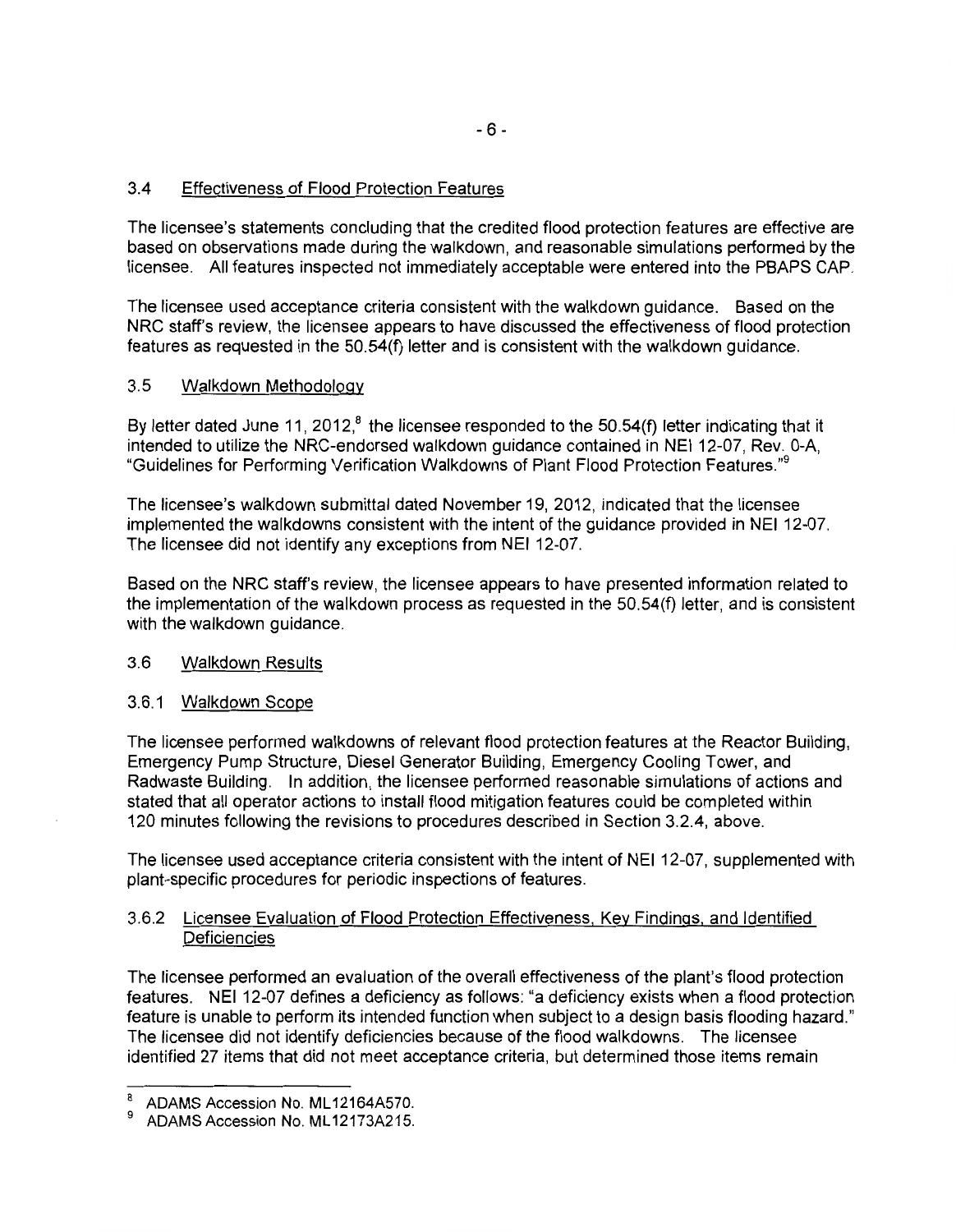operable. These items were entered into the CAP, and the licensee identified the actions planned to resolve the identified conditions.

NEI 12-07 requires licensees to identify observations in the CAP that were not yet dispositioned at the time the walkdown report was submitted. The licensee did not identify observations awaiting disposition.

## 3.6.3 Flood Protection and Mitigation Enhancements

The licensee disclosed enhancements to the flood protection and mitigation enhancements in the FWR that include optimizing procedures (SE-4 and SO 48.1.B) to enhance the station's response to a flood, including reducing performance times for the procedures. The licensee also discussed a plan to have the equipment operator curriculum review committee consider adding training on the SE-4 procedure to continuing training.

#### 3.6.4 Planned or Newly Installed Features

The licensee identified no planned or newly installed features.

#### 3.6.5 Deficiencies Noted and Actions Taken or Planned to Address

The licensee identified no deficiencies.

#### 3.6.6 NRC Staff Analysis of Walkdowns

The NRC staff reviewed the licensee's walkdown report<sup>10</sup> dated November 19, 2012. The licensee provided an evaluation of flood protection procedures in the walkdown report. The staff found that the reasonable simulations conducted for these procedures were adequately described and met the intent of the walkdown guidance. The licensee provided detail related to its determination that all flood protection features that were immediately acceptable were performing their credited functions effectively. The licensee also confirmed that all flood protection features that were not immediately acceptable were entered into the CAP and verified to be operable.

Based on the above assessment, the licensee appears to have provided results of the walkdown and described any other planned or newly installed flood protection systems or flood mitigation measures as requested in the 50.54(f) letter and consistent with the walkdown guidance. Based on the information provided in the licensee's submittal, the NRC staff concludes that the licensee's implementation of the walkdown process meets the intent of the walkdown guidance.

#### 3.6.7 Available Physical Margin

The NRC staff submitted an RAI to the licensee regarding the available physical margin (APM) dated December 23, 2013.<sup>11</sup> The licensee responded with a letter dated January 31, 2014.<sup>12</sup>

<sup>&</sup>lt;sup>10</sup> ADAMS Accession No. ML12335A341.

<sup>&</sup>lt;sup>11</sup> ADAMS Accession No. ML13325A891.<br><sup>12</sup> ADAMS Accession No. ML14031A443

ADAMS Accession No. ML14031A443.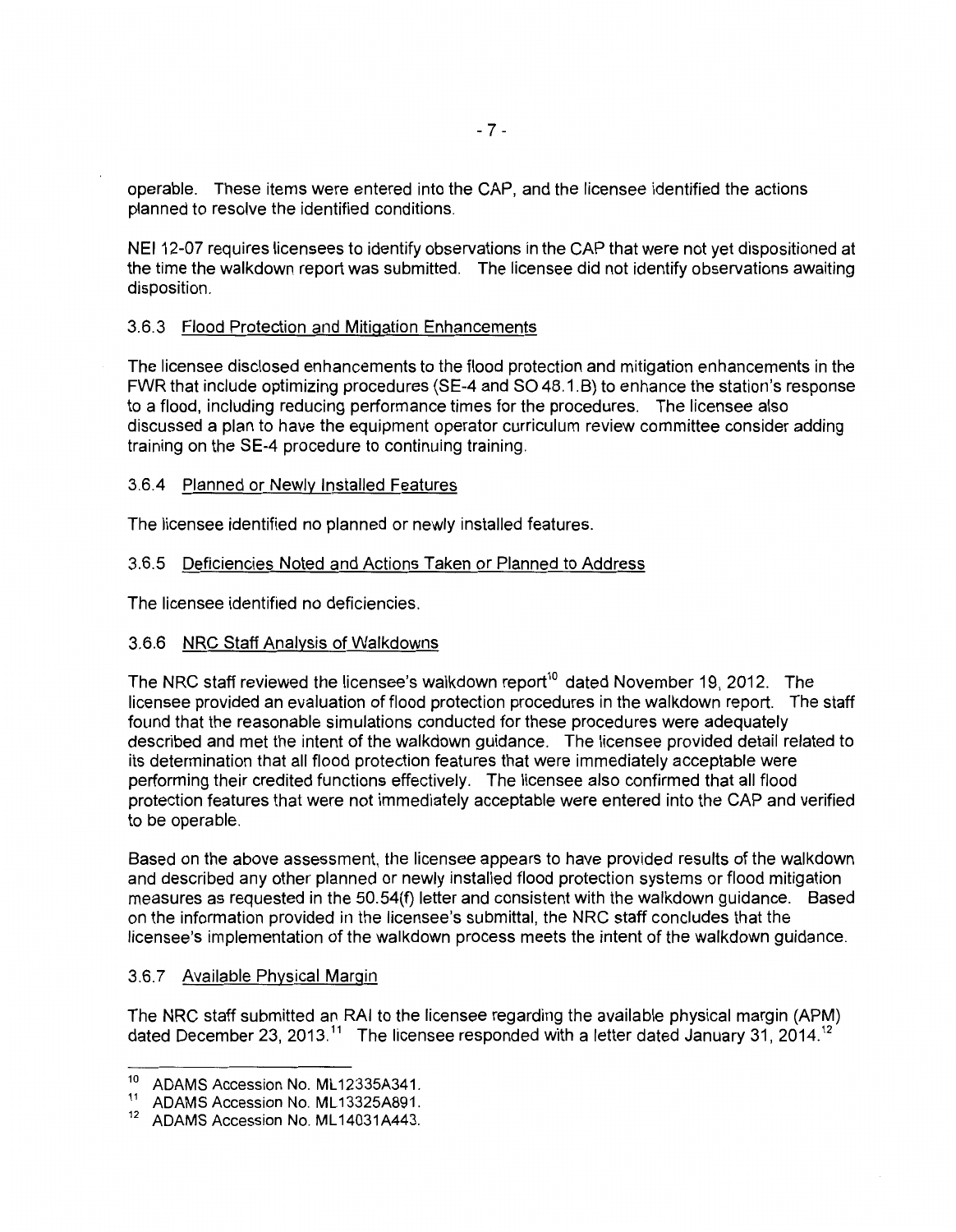The licensee has reviewed their APM determination process, and entered any unknown APMs into their CAP.

Based on the NRC staff's review, the licensee appears to have documented the information requested for any cliff-edge effects, as requested in the 50.54(f) letter and consistent with the walkdown guidance. Further, the NRC staff reviewed the response, and concluded that the licensee met the intent of the APM determination per NEI 12-07.

## 3.7 NRC Oversight

## 3.7.1 Independent Verification by Resident Inspectors

On June 27, 2012, the NRC issued Temporary Instruction (TI) 2515/187, "Inspection of Near-Term Task Force Recommendation 2.3 Flooding Walkdowns."<sup>13</sup> In accordance with the Tl, NRC inspectors independently verified that the licensee for PBAPS, Units 2 and 3, implemented the flooding walkdowns consistent with the intent of the walkdown guidance. Additionally, the inspectors independently performed walkdowns of a sample of flood protection features. Inspection Reports  $05000277/2012005$ , dated January 29, 2013,<sup>14</sup> document the results of this inspection. No findings of significance were identified.

## 4.0 Walkdowns Not Performed for Flood Protection Features

#### 4.1 Restricted Access

The licensee identified restricted access features consisting of two blockouts and multiple internal conduit seals. The licensee stated that a review of the Component Record List showed that all internal conduit seals were installed as shown in design drawings and external flood seals are installed and inspected. The licensee stated that features in restricted access areas will be inspected when conditions allow during the PBAPS, Unit 3, P3R20 refueling outage scheduled for fall 2015.

### 4.2 Inaccessible Features

The licensee identified inaccessible features in the Radwaste Building, Reactor.Building, Turbine wall, Diesel Generator Building and Emergency Cooling Tower. The licensee provided a justification for reasonable assurance that these features are available based on design drawings, spot checks of three locations, issue reports and inspections of similar features.

## 5.0 CONCLUSION

The NRC staff concludes that the licensee's implementation of the flooding walkdown methodology meets the intent of the walkdown guidance. The staff concludes that the licensee, through the implementation of the walkdown guidance activities and in accordance with plant processes and procedures, verified the plant configuration with the current flooding licensing basis; addressed degraded, nonconforming, or unanalyzed flooding conditions; and verified the

<sup>&</sup>lt;sup>13</sup> ADAMS Accession No. ML12129A108.

ADAMS Accession No. ML13029A013.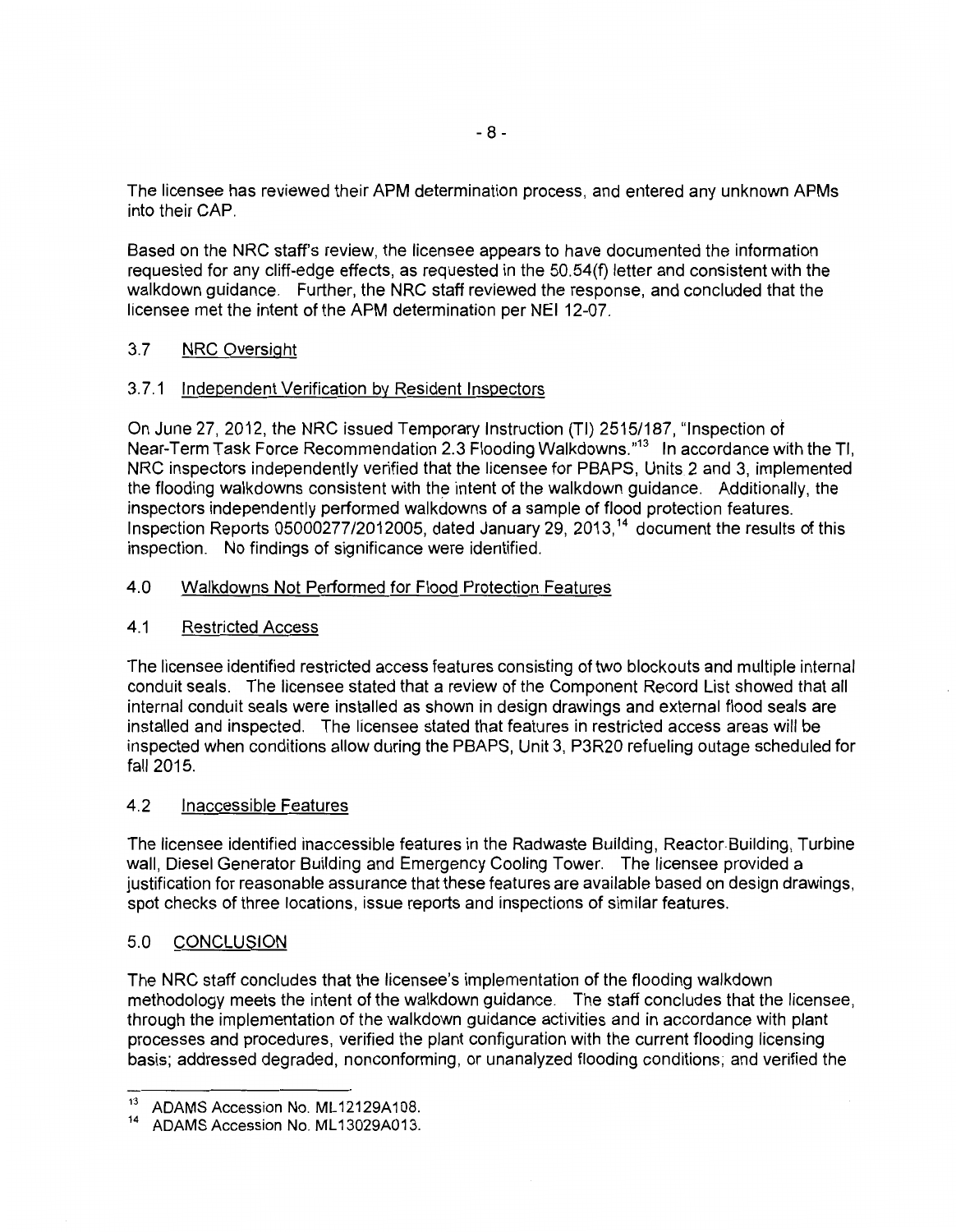adequacy of monitoring and maintenance programs for protective features. Furthermore, the licensee's walkdown results, which were verified by the staff's inspection, identified no immediate safety concerns. The staff acknowledges that the licensee will complete the delayed walkdown items during the P3R20 refueling outage, currently scheduled for fall 2015, consistent with a regulatory commitment. The NRC staff concludes that the licensee responded appropriately to Enclosure 4 of the 50.54(f) letter, dated March 12, 2012.